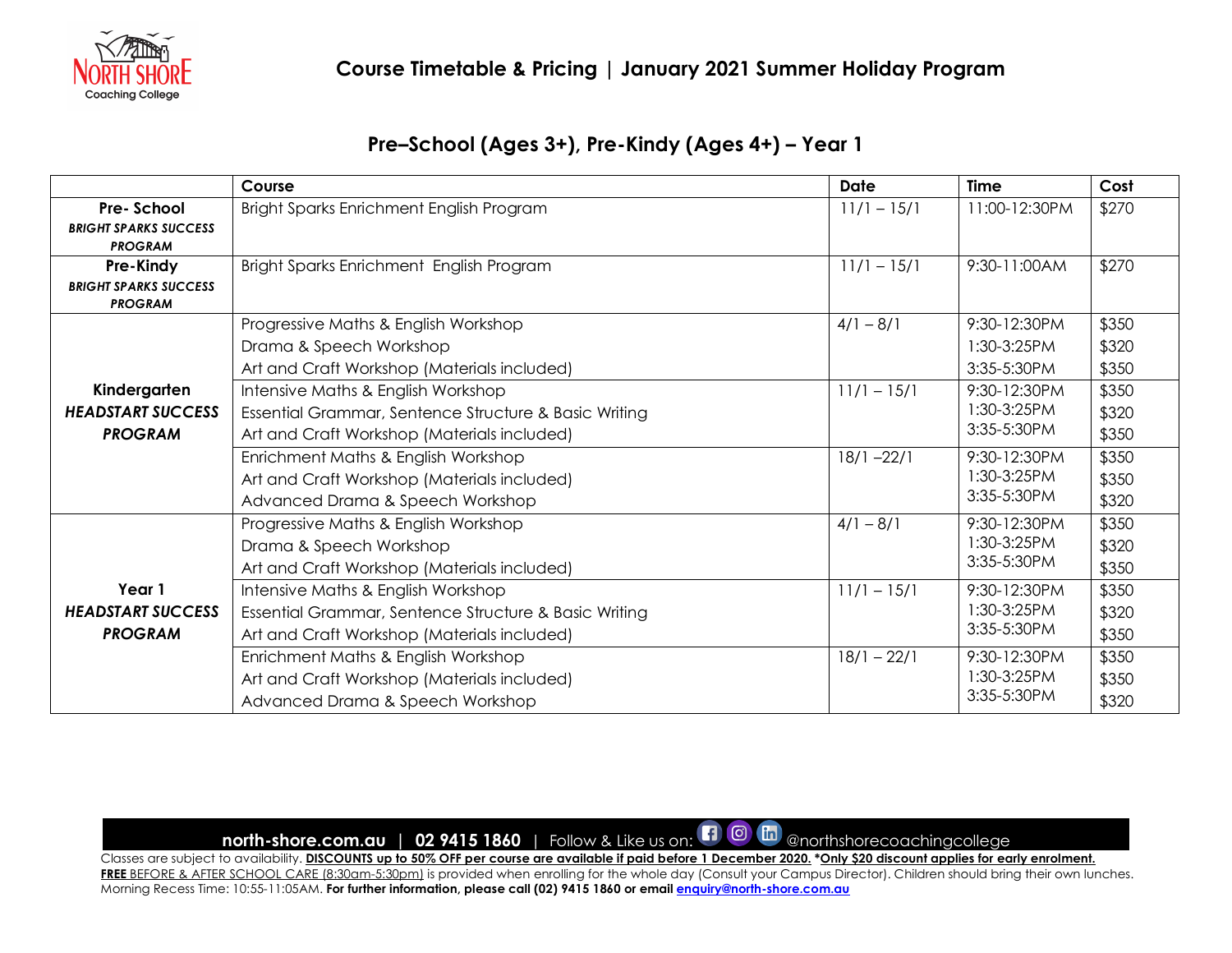

#### **Year 2 – Year 3**

|                                                      | Course                                                   | <b>Date</b>   | <b>Time</b>      | Cost  |
|------------------------------------------------------|----------------------------------------------------------|---------------|------------------|-------|
|                                                      | Progressive Maths & English Workshop                     | $4/1 - 8/1$   | 9:30-12:30PM     | \$350 |
|                                                      | Drama & Speech Workshop                                  |               | $1:30-3:25PM$    | \$320 |
|                                                      | Art and Craft Workshop (Materials included)              |               | 3:35-5:30PM      | \$350 |
| Year 2                                               | Intensive Maths & English Workshop                       | $11/1 - 15/1$ | 9:30-12:30PM     | \$350 |
| <b>HEADSTART SUCCESS</b><br><b>PROGRAM</b>           | Essential Grammar, Sentence Structure & Basic Writing    |               | $1:30-3:25PM$    | \$320 |
|                                                      | Art and Craft Workshop (Materials included)              |               | $3:35-5:30PM$    | \$350 |
|                                                      | Enrichment Maths & English Workshop                      | $18/1 - 22/1$ | 9:30-12:30PM     | \$350 |
|                                                      | Art and Craft Workshop (Materials included)              |               | 1:30-3:25PM      | \$350 |
|                                                      | Advanced Drama & Speech Workshop                         |               | 3:35-5:30PM      | \$320 |
| Year 3<br><b>HEADSTART SUCCESS</b><br><b>PROGRAM</b> | Progressive Maths & English Workshop                     | $4/1 - 8/1$   | 9:30-12:30PM     | \$350 |
|                                                      | Drama & Speech Workshop                                  |               | 1:30-3:25PM      | \$320 |
|                                                      | Art and Craft Workshop (Materials included)              |               | 3:35-5:30PM      | \$350 |
|                                                      | Intensive Maths & English Workshop                       | $11/1 - 15/1$ | 9:30-12:30PM     | \$350 |
|                                                      | Effective Grammar, Sentence Structure & Creative Writing |               | $1:30-3:25PM$    | \$320 |
|                                                      | Art and Craft Workshop (Materials included)              |               | $3:35 - 5:30$ PM | \$350 |
|                                                      | Enrichment Maths & English Workshop                      | $18/1 - 22/1$ | 9:30-12:30PM     | \$350 |
|                                                      | Art and Craft Workshop (Materials included)              |               | 1:30-3:25PM      | \$350 |
|                                                      | Public Speaking & Debate Workshop                        |               | 3:35-5:30PM      | \$320 |

**north-shore.com.au | 02 9415 1860** | Follow & Like us on: **[1 0 canacity and The Properties of the Shores** Coachingcollege

Classes are subject to availability. **DISCOUNTS up to 50% OFF per course are available if paid before 1 December 2020. \*Only \$20 discount applies for early enrolment.**  FREE BEFORE & AFTER SCHOOL CARE (8:30am-5:30pm) is provided when enrolling for the whole day (Consult your Campus Director). Children should bring their own lunches. Morning Recess Time: 10:55-11:05AM. **For further information, please call (02) 9415 1860 or email enquiry@north-shore.com.au**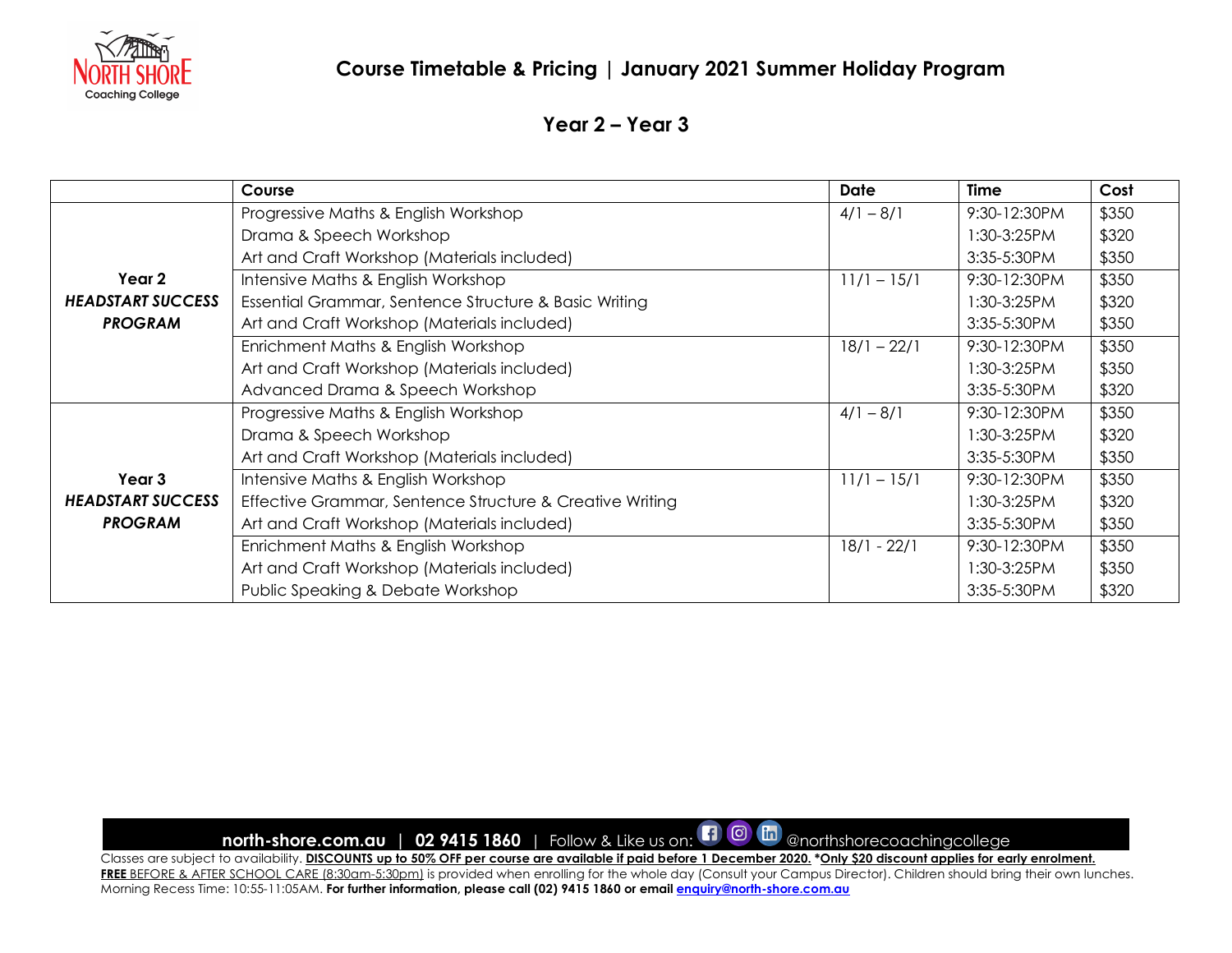

#### **Year 4 – Year 5**

|                                                        | Course                                                                                               | Date          | <b>Time</b>   | Cost  |
|--------------------------------------------------------|------------------------------------------------------------------------------------------------------|---------------|---------------|-------|
|                                                        | Progressive Maths & English Workshop (Daily Trial Test)                                              | $4/1 - 8/1$   | 9:30-12:30PM  | \$350 |
|                                                        | Drama & Speech Workshop                                                                              |               | $1:30-3:25PM$ | \$320 |
| Year 4                                                 | Art and Craft Workshop (Materials included)                                                          |               | $3:35-5:30PM$ | \$350 |
| <b>PREPARATION FOR</b><br>OC SUCCESS<br><b>PROGRAM</b> | Intensive Training - Maths, Thinking Skills (General Ability) & English Workshop (Daily Online Test) | $11/1 - 15/1$ | 9:30-12:30PM  | \$350 |
|                                                        | Effective Grammar, Sentence Structure & Creative Writing                                             |               | $1:30-3:25PM$ | \$320 |
|                                                        | Art and Craft Workshop (Materials included)                                                          |               | $3:35-5:30PM$ | \$350 |
|                                                        | Advanced Training - English, Maths & Thinking Skills (General Ability) (Daily Online Test)           | $18/1 - 22/1$ | 9:30-12:30PM  | \$350 |
|                                                        | Art and Craft Workshop (Materials included)                                                          |               | $1:30-3:25PM$ | \$350 |
|                                                        | Public Speaking & Debate Workshop                                                                    |               | 3:35-5:30PM   | \$320 |
|                                                        | Effective Creative Writing, Reading & Comprehension Skills                                           | $4/1 - 8/1$   | 9:30-12:30PM  | \$350 |
|                                                        | Drama & Speech Workshop                                                                              |               | $1:30-3:25PM$ | \$320 |
| Year 5                                                 | Art and Craft Workshop (Materials included)                                                          |               | $3:35-5:30PM$ | \$350 |
| <b>HEADSTART FOR</b>                                   | Intensive Training - Maths, Thinking Skills (General Ability) & English Workshop                     | $11/1 - 15/1$ | 9:30-12:30PM  | \$350 |
| <b>SCHOLARSHIP &amp;</b>                               | Creative Writing & Written Expression                                                                |               | $1:30-3:25PM$ | \$320 |
| <b>SELECTIVE SCHOOLS</b>                               | Art and Craft Workshop (Materials included)                                                          |               | 3:35-5:30PM   | \$350 |
| <b>SUCCESS</b>                                         | Problem Solving & Lateral Thinking Workshop                                                          | $18/1 - 22/1$ | 9:30-12:30PM  | \$350 |
|                                                        | Art and Craft Workshop (Materials included)                                                          |               | $1:30-3:25PM$ | \$350 |
|                                                        | Public Speaking & Debate Workshop                                                                    |               | 3:35-5:30PM   | \$320 |

**north-shore.com.au | 02 9415 1860** | Follow & Like us on: **[1 0 canacity and The Properties of the Shores** Coachingcollege

Classes are subject to availability. **DISCOUNTS up to 50% OFF per course are available if paid before 1 December 2020. \*Only \$20 discount applies for early enrolment.**  FREE BEFORE & AFTER SCHOOL CARE (8:30am-5:30pm) is provided when enrolling for the whole day (Consult your Campus Director). Children should bring their own lunches. Morning Recess Time: 10:55-11:05AM. **For further information, please call (02) 9415 1860 or email enquiry@north-shore.com.au**